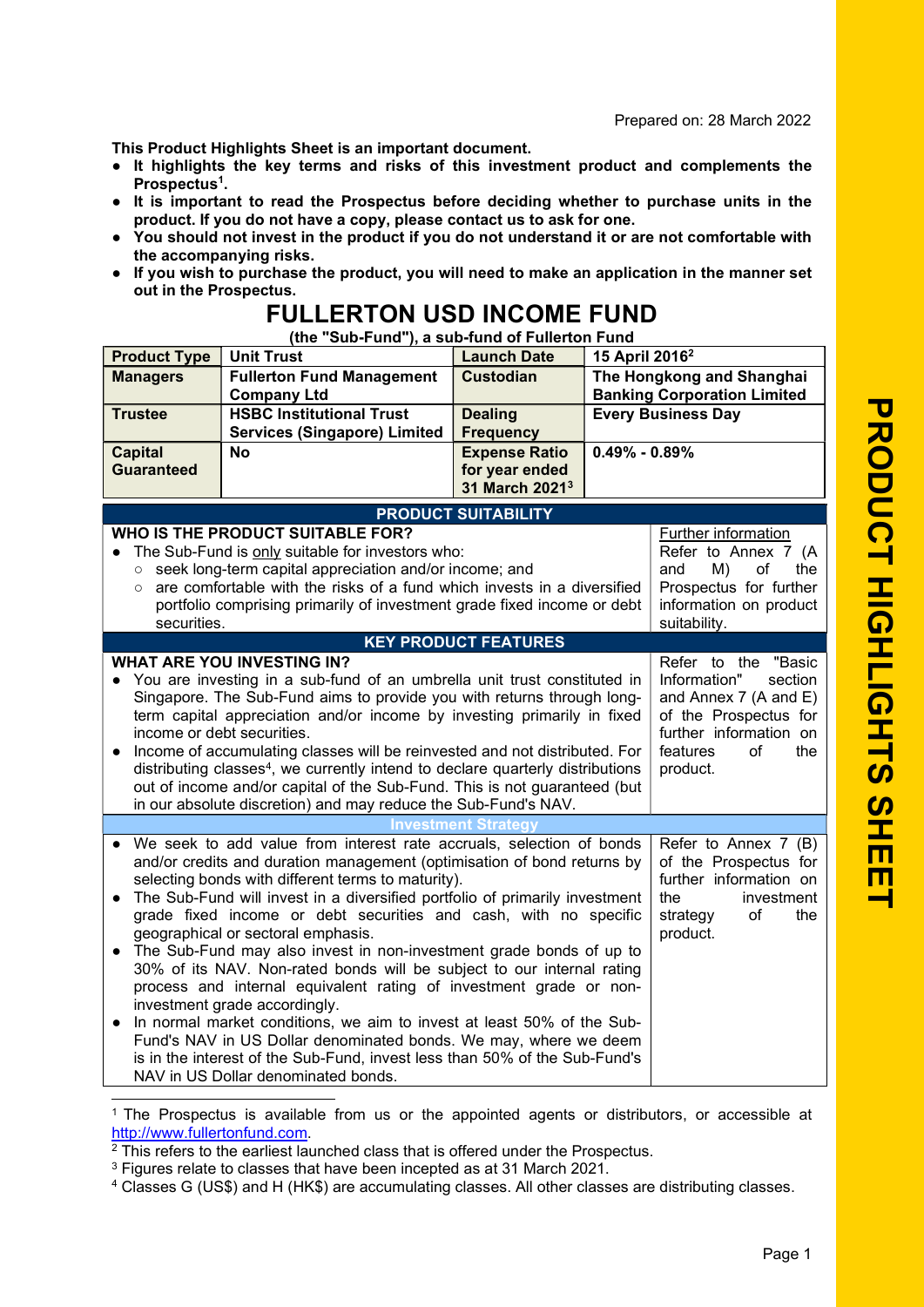| The Sub-Fund may also invest in foreign currency denominated bonds<br>including but not limited to Singapore Dollar, Euro, Japanese Yen and<br>Australian Dollar.<br>We may use FDIs for hedging and EPM purposes.<br>$\bullet$<br>We may also invest in other Authorised Investments.                                                                                                                                                                                                                                                                                                                                                                                                                                                                                                                                                                                                                                                                                                                                                                                                                                                                                                                                                                                                                                                                                                                                                                                                                                                                             |                                                                                                                                                                                                                                                                   |
|--------------------------------------------------------------------------------------------------------------------------------------------------------------------------------------------------------------------------------------------------------------------------------------------------------------------------------------------------------------------------------------------------------------------------------------------------------------------------------------------------------------------------------------------------------------------------------------------------------------------------------------------------------------------------------------------------------------------------------------------------------------------------------------------------------------------------------------------------------------------------------------------------------------------------------------------------------------------------------------------------------------------------------------------------------------------------------------------------------------------------------------------------------------------------------------------------------------------------------------------------------------------------------------------------------------------------------------------------------------------------------------------------------------------------------------------------------------------------------------------------------------------------------------------------------------------|-------------------------------------------------------------------------------------------------------------------------------------------------------------------------------------------------------------------------------------------------------------------|
| <b>Parties Involved</b>                                                                                                                                                                                                                                                                                                                                                                                                                                                                                                                                                                                                                                                                                                                                                                                                                                                                                                                                                                                                                                                                                                                                                                                                                                                                                                                                                                                                                                                                                                                                            |                                                                                                                                                                                                                                                                   |
| WHO ARE YOU INVESTING WITH?<br>The Managers are Fullerton Fund Management Company Ltd.<br>$\bullet$<br>The Trustee is HSBC Institutional Trust Services (Singapore) Limited.<br>$\bullet$<br>The Custodian is The Hongkong and Shanghai Banking Corporation<br>$\bullet$<br>Limited.                                                                                                                                                                                                                                                                                                                                                                                                                                                                                                                                                                                                                                                                                                                                                                                                                                                                                                                                                                                                                                                                                                                                                                                                                                                                               | "The<br>Refer<br>to<br>the<br>Managers"<br>"The<br>and<br><b>Trustee</b><br>and<br>Custodian" sections of<br>Prospectus<br>for<br>the<br>further information on<br>roles<br>their<br>and<br>responsibilities,<br>and<br>what happens if they<br>become insolvent. |
| <b>KEY RISKS</b>                                                                                                                                                                                                                                                                                                                                                                                                                                                                                                                                                                                                                                                                                                                                                                                                                                                                                                                                                                                                                                                                                                                                                                                                                                                                                                                                                                                                                                                                                                                                                   |                                                                                                                                                                                                                                                                   |
| WHAT ARE THE KEY RISKS OF THIS INVESTMENT?<br>The value of the product and its distributions may rise or fall. These<br>risk factors may cause you to lose some or all of your investment<br>(including initial principal investment). You should note that the NAV of<br>the Sub-Fund has potential for high volatility due to its investment<br>policies or portfolio management techniques.                                                                                                                                                                                                                                                                                                                                                                                                                                                                                                                                                                                                                                                                                                                                                                                                                                                                                                                                                                                                                                                                                                                                                                     | Refer to the "Risks"<br>section and Annex 7<br>(J) of the Prospectus<br>for further information<br>on risks of the product.                                                                                                                                       |
| <b>Market and Credit Risks</b>                                                                                                                                                                                                                                                                                                                                                                                                                                                                                                                                                                                                                                                                                                                                                                                                                                                                                                                                                                                                                                                                                                                                                                                                                                                                                                                                                                                                                                                                                                                                     |                                                                                                                                                                                                                                                                   |
| You are exposed to the risk of interest rate fluctuations.<br>Generally, the price of fixed income securities rises when interest rate<br>$\circ$<br>falls and vice versa. The longer the term of a fixed income instrument,<br>the more sensitive it will be to interest rate fluctuations.<br>You are exposed to credit risk.<br>The issuer of securities, counterparties and custodians to transactions<br>$\circ$<br>may default on their obligations.<br>You are exposed to currency risk.<br>Changes in currencies and exchange control regulations may affect<br>$\circ$<br>your investment. Changes in foreign exchange rates, which may not<br>be fully hedged, may affect the Sub-Fund's income. Hedging will not<br>eliminate all the risk of loss due to currency fluctuations.<br>Classes which are not expressed in the Sub-Fund's base currency are<br>$\circ$<br>also subject to exchange rate fluctuations between the class and base<br>currencies. For Classes A (S\$-Hedged), C (AUD-Hedged), D (EUR-<br>Hedged), E (GBP-Hedged) and R (S\$-Hedged), we intend to hedge<br>the respective class currencies against the base currency of US\$ but<br>this may not be fully hedged.<br>You are exposed to political, regulatory and legal risks.<br>The Sub-Fund may be affected by international political developments,<br>$\circ$<br>changes in government and taxation policies, restrictions on foreign<br>investment and currency repatriation, and other developments in the<br>laws and regulations of countries in which it may invest. |                                                                                                                                                                                                                                                                   |
| Liquidity Risks                                                                                                                                                                                                                                                                                                                                                                                                                                                                                                                                                                                                                                                                                                                                                                                                                                                                                                                                                                                                                                                                                                                                                                                                                                                                                                                                                                                                                                                                                                                                                    |                                                                                                                                                                                                                                                                   |
| The Sub-Fund is not listed and you can redeem only on Dealing<br>$\bullet$<br>Days through us or the appointed agents or distributors.<br>The size of the Sub-Fund's portfolio may make it less easy for the Sub-<br>Fund to buy or sell securities in the fixed income markets.                                                                                                                                                                                                                                                                                                                                                                                                                                                                                                                                                                                                                                                                                                                                                                                                                                                                                                                                                                                                                                                                                                                                                                                                                                                                                   |                                                                                                                                                                                                                                                                   |
| <b>Product-Specific Risks</b>                                                                                                                                                                                                                                                                                                                                                                                                                                                                                                                                                                                                                                                                                                                                                                                                                                                                                                                                                                                                                                                                                                                                                                                                                                                                                                                                                                                                                                                                                                                                      |                                                                                                                                                                                                                                                                   |
| You are exposed to derivatives risk.<br>○ The Sub-Fund may use FDIs. It may be negatively impacted if the<br>FDIs do not work as anticipated. It may suffer greater losses than if<br>FDIs are not used. FDIs are exposed to counterparty, regulatory and<br>other risks.<br>You are exposed to the risks of investing in non-investment grade                                                                                                                                                                                                                                                                                                                                                                                                                                                                                                                                                                                                                                                                                                                                                                                                                                                                                                                                                                                                                                                                                                                                                                                                                     |                                                                                                                                                                                                                                                                   |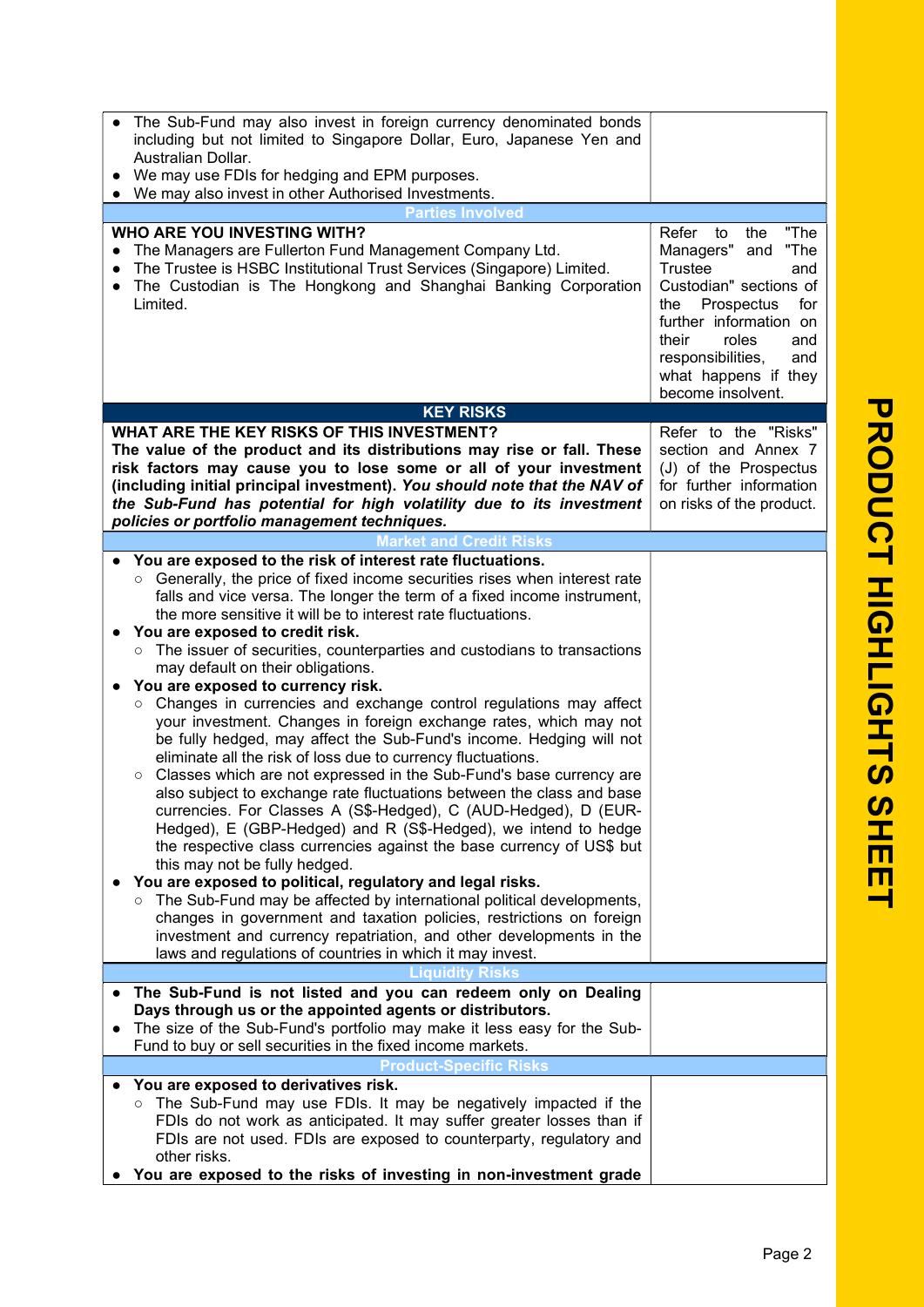| bonds.<br>Issuers face ongoing uncertainties and exposure to adverse business,<br>$\circ$<br>financial or economic conditions, which could lead to inability to make<br>timely interest and principal payments. Compared to investment-grade<br>securities, non-investment grade securities tend to be more sensitive<br>to economic conditions, and its market thinner and less active, which<br>can adversely affect its prices.<br>You are exposed to risks from distributions out of capital.<br>o The Sub-Fund may make distributions out of its capital (if income is                                                                                                                                                                    |                                                                                                                                                                   |                                                                      |  |  |  |
|------------------------------------------------------------------------------------------------------------------------------------------------------------------------------------------------------------------------------------------------------------------------------------------------------------------------------------------------------------------------------------------------------------------------------------------------------------------------------------------------------------------------------------------------------------------------------------------------------------------------------------------------------------------------------------------------------------------------------------------------|-------------------------------------------------------------------------------------------------------------------------------------------------------------------|----------------------------------------------------------------------|--|--|--|
| insufficient). This may cause its NAV to fall, and amount to a partial                                                                                                                                                                                                                                                                                                                                                                                                                                                                                                                                                                                                                                                                         |                                                                                                                                                                   |                                                                      |  |  |  |
| return of your original investment and reduced future returns.                                                                                                                                                                                                                                                                                                                                                                                                                                                                                                                                                                                                                                                                                 |                                                                                                                                                                   |                                                                      |  |  |  |
|                                                                                                                                                                                                                                                                                                                                                                                                                                                                                                                                                                                                                                                                                                                                                | <b>FEES AND CHARGES</b>                                                                                                                                           |                                                                      |  |  |  |
| <b>Preliminary Charge</b>                                                                                                                                                                                                                                                                                                                                                                                                                                                                                                                                                                                                                                                                                                                      | WHAT ARE THE FEES AND CHARGES OF THIS INVESTMENT?<br>Payable directly by you (as a percentage of your gross investment amount):<br>Currently up to 3%, Maximum 5% | Refer to the "Fees and<br>Charges" section and<br>Annex 7 (I) of the |  |  |  |
| <b>Realisation Charge</b>                                                                                                                                                                                                                                                                                                                                                                                                                                                                                                                                                                                                                                                                                                                      | Currently 0%, Maximum 2%                                                                                                                                          | Prospectus for further                                               |  |  |  |
|                                                                                                                                                                                                                                                                                                                                                                                                                                                                                                                                                                                                                                                                                                                                                |                                                                                                                                                                   | information<br>fees<br>on                                            |  |  |  |
| <b>Switching Fee</b>                                                                                                                                                                                                                                                                                                                                                                                                                                                                                                                                                                                                                                                                                                                           | Currently up to 2%, Maximum 2%<br>Payable by the Sub-Fund from invested proceeds to us, the Trustee and                                                           | and charges.                                                         |  |  |  |
| other parties (as a percentage of the Sub-Fund's NAV):                                                                                                                                                                                                                                                                                                                                                                                                                                                                                                                                                                                                                                                                                         |                                                                                                                                                                   |                                                                      |  |  |  |
| <b>Management Fee</b>                                                                                                                                                                                                                                                                                                                                                                                                                                                                                                                                                                                                                                                                                                                          |                                                                                                                                                                   |                                                                      |  |  |  |
| Class A (S\$-Hedged), B<br>(US\$), C (AUD-Hedged),<br>(EUR-Hedged),<br>D<br>E.<br>(GBP-Hedged)<br>and<br>H.<br>(HK\$):                                                                                                                                                                                                                                                                                                                                                                                                                                                                                                                                                                                                                         | Currently 0.8% p.a., Maximum 1% p.a.                                                                                                                              |                                                                      |  |  |  |
| Class F (US\$):                                                                                                                                                                                                                                                                                                                                                                                                                                                                                                                                                                                                                                                                                                                                | Currently 0.6% p.a., Maximum 1% p.a.                                                                                                                              |                                                                      |  |  |  |
| Class G (US\$):                                                                                                                                                                                                                                                                                                                                                                                                                                                                                                                                                                                                                                                                                                                                | Currently 0.4% p.a., Maximum 1% p.a.                                                                                                                              |                                                                      |  |  |  |
| Class R (S\$-Hedged) and<br>$R$ (US\$):                                                                                                                                                                                                                                                                                                                                                                                                                                                                                                                                                                                                                                                                                                        | Currently 0.5% p.a., Maximum 1% p.a.                                                                                                                              |                                                                      |  |  |  |
| Out of the Management<br>Fee:                                                                                                                                                                                                                                                                                                                                                                                                                                                                                                                                                                                                                                                                                                                  | Retained by us: 40% to 100%.<br>Paid by us to agents or distributors (trailer<br>fee): 0% to 60% <sup>5</sup> .                                                   |                                                                      |  |  |  |
| <b>Trustee Fee</b>                                                                                                                                                                                                                                                                                                                                                                                                                                                                                                                                                                                                                                                                                                                             | Currently not more than 0.1% p.a., Maximum<br>0.25% p.a., Minimum S\$15,000 p.a                                                                                   |                                                                      |  |  |  |
| Other fees and charges                                                                                                                                                                                                                                                                                                                                                                                                                                                                                                                                                                                                                                                                                                                         | Each of the registrar fee, valuation fee, audit<br>fee, custody and transaction fees and other<br>fees and charges may amount to or exceed                        |                                                                      |  |  |  |
|                                                                                                                                                                                                                                                                                                                                                                                                                                                                                                                                                                                                                                                                                                                                                | $0.1\%$ p.a                                                                                                                                                       |                                                                      |  |  |  |
|                                                                                                                                                                                                                                                                                                                                                                                                                                                                                                                                                                                                                                                                                                                                                | <b>VALUATIONS AND EXITING FROM THIS INVESTMENT</b>                                                                                                                |                                                                      |  |  |  |
| <b>HOW OFTEN ARE VALUATIONS AVAILABLE?</b><br>Refer<br>to<br>the<br>"Realisation of Units"<br>The Sub-Fund is valued on each Dealing Day. To counter dilution and<br>protect investors' interest, the Sub-Fund may apply a technique known as<br>and "Obtaining Prices<br>swing pricing or dilution adjustment as part of its valuation policy. The issue<br>of Units" sections of<br>and realisation prices of Units are quoted on a forward pricing basis and will<br>for<br>the<br>Prospectus<br>generally be available within 2 Business Days after the relevant Dealing Day<br>further information on<br>from us or our authorised agents, and may also be published on Bloomberg<br>valuation and exiting<br>from the product.<br>daily. |                                                                                                                                                                   |                                                                      |  |  |  |
| HOW CAN YOU EXIT FROM THIS INVESTMENT AND WHAT ARE THE<br><b>RISKS AND COSTS IN DOING SO?</b>                                                                                                                                                                                                                                                                                                                                                                                                                                                                                                                                                                                                                                                  |                                                                                                                                                                   |                                                                      |  |  |  |
| • You can exit the Sub-Fund on any Dealing Day by submitting a realisation<br>form to us, either directly or through the agent or distributor from whom<br>you subscribed for your Units.                                                                                                                                                                                                                                                                                                                                                                                                                                                                                                                                                      |                                                                                                                                                                   |                                                                      |  |  |  |
|                                                                                                                                                                                                                                                                                                                                                                                                                                                                                                                                                                                                                                                                                                                                                | First-time investors may cancel subscription of Units within 7 calendar                                                                                           |                                                                      |  |  |  |
|                                                                                                                                                                                                                                                                                                                                                                                                                                                                                                                                                                                                                                                                                                                                                | days from date of subscription by submitting the Notice on Cancellation                                                                                           |                                                                      |  |  |  |
| Form. You may do so without incurring the preliminary charge and fees<br>stated above. However, you will be exposed to price changes in the NAV                                                                                                                                                                                                                                                                                                                                                                                                                                                                                                                                                                                                |                                                                                                                                                                   |                                                                      |  |  |  |

<sup>&</sup>lt;sup>5</sup> Your agent or distributor is required to disclose to you the amount of trailer fee it receives from us.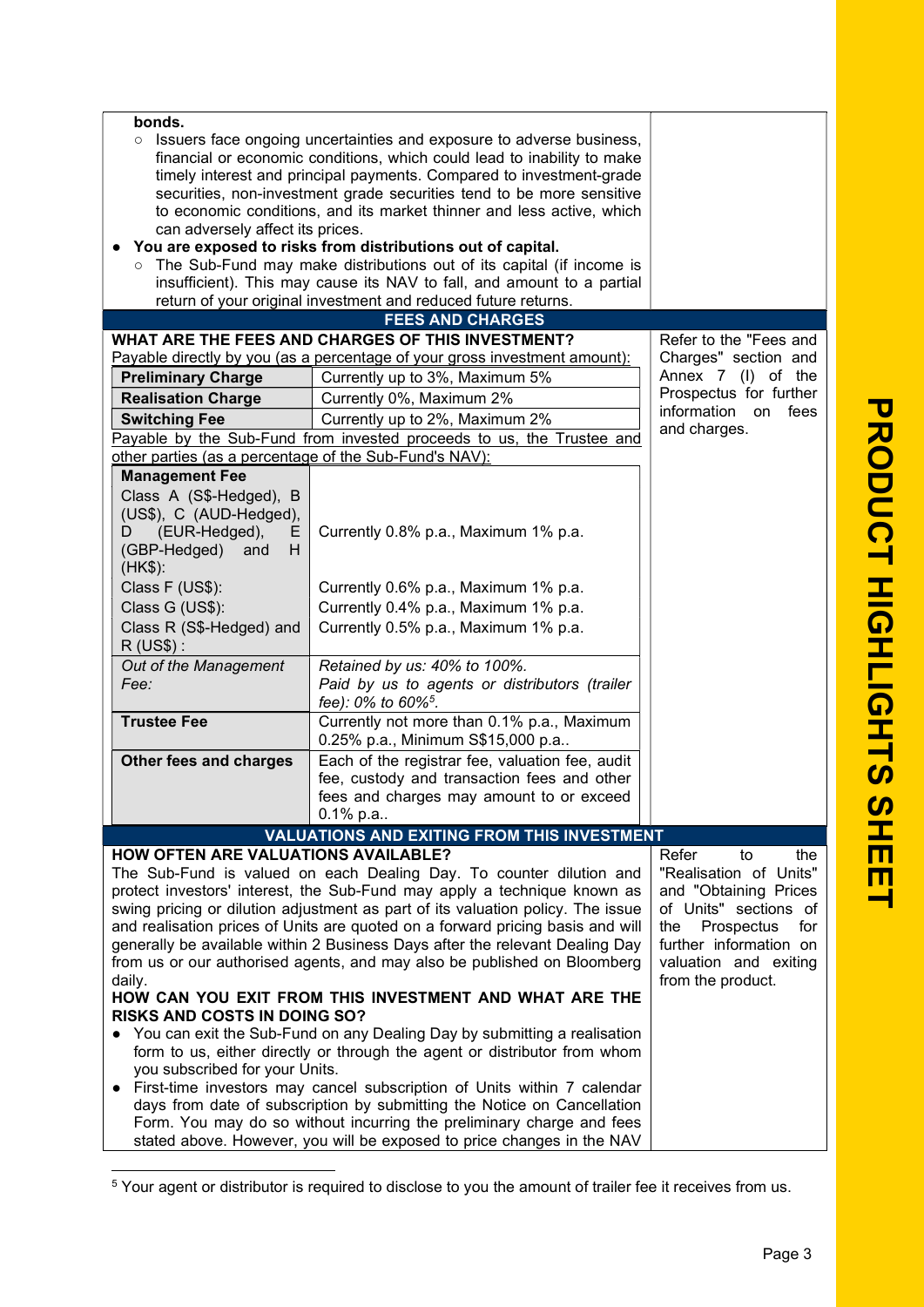| of the Sub-Fund since your subscription and will need to pay any bank<br>charges, administrative or other fee imposed by the agent or distributor.<br>You will usually receive the realisation proceeds within 7 Business Days<br>after your realisation request is received and accepted by us.<br>If you submit the realisation form by 5pm on a Dealing Day, you will be<br>paid a price based on the NAV per Unit of the relevant class as at the<br>Valuation Point. If submitted after 5pm on a Dealing Day, your form will<br>be treated as having been received on the next Dealing Day.<br>Net realisation proceeds that you will receive will be realisation price<br>multiplied by number of Units realised, less any charges. For example:<br>1,000 Units<br>US\$1.05000<br>US\$1,050.00<br>Number of Units<br>Realisation<br>Gross realisation<br>$\mathsf{x}$<br>$=$ |                                                                                                                                                                                                                                                                                                                                                                                                                                                           |  |  |  |
|------------------------------------------------------------------------------------------------------------------------------------------------------------------------------------------------------------------------------------------------------------------------------------------------------------------------------------------------------------------------------------------------------------------------------------------------------------------------------------------------------------------------------------------------------------------------------------------------------------------------------------------------------------------------------------------------------------------------------------------------------------------------------------------------------------------------------------------------------------------------------------|-----------------------------------------------------------------------------------------------------------------------------------------------------------------------------------------------------------------------------------------------------------------------------------------------------------------------------------------------------------------------------------------------------------------------------------------------------------|--|--|--|
| realised<br>US\$1,050.00                                                                                                                                                                                                                                                                                                                                                                                                                                                                                                                                                                                                                                                                                                                                                                                                                                                           | Price<br>proceeds<br>US\$0.00<br>US\$1,050.00                                                                                                                                                                                                                                                                                                                                                                                                             |  |  |  |
| Gross realisation<br>proceeds                                                                                                                                                                                                                                                                                                                                                                                                                                                                                                                                                                                                                                                                                                                                                                                                                                                      | Realisation<br>Net realisation<br>$=$<br>Charge<br>proceeds                                                                                                                                                                                                                                                                                                                                                                                               |  |  |  |
|                                                                                                                                                                                                                                                                                                                                                                                                                                                                                                                                                                                                                                                                                                                                                                                                                                                                                    | <b>CONTACT INFORMATION</b>                                                                                                                                                                                                                                                                                                                                                                                                                                |  |  |  |
| <b>HOW DO YOU CONTACT US?</b>                                                                                                                                                                                                                                                                                                                                                                                                                                                                                                                                                                                                                                                                                                                                                                                                                                                      |                                                                                                                                                                                                                                                                                                                                                                                                                                                           |  |  |  |
|                                                                                                                                                                                                                                                                                                                                                                                                                                                                                                                                                                                                                                                                                                                                                                                                                                                                                    | If you have any queries or feedback, you may contact us at:                                                                                                                                                                                                                                                                                                                                                                                               |  |  |  |
| Telephone No :                                                                                                                                                                                                                                                                                                                                                                                                                                                                                                                                                                                                                                                                                                                                                                                                                                                                     | 6808 4688                                                                                                                                                                                                                                                                                                                                                                                                                                                 |  |  |  |
| Email                                                                                                                                                                                                                                                                                                                                                                                                                                                                                                                                                                                                                                                                                                                                                                                                                                                                              | info@fullerton.com.sg<br><b>APPENDIX: GLOSSARY OF TERMS</b>                                                                                                                                                                                                                                                                                                                                                                                               |  |  |  |
| <b>Authorised</b>                                                                                                                                                                                                                                                                                                                                                                                                                                                                                                                                                                                                                                                                                                                                                                                                                                                                  |                                                                                                                                                                                                                                                                                                                                                                                                                                                           |  |  |  |
| <b>Investments</b>                                                                                                                                                                                                                                                                                                                                                                                                                                                                                                                                                                                                                                                                                                                                                                                                                                                                 | The definition of Authorised Investments is set out in Clause 1.1 of the trust deed<br>relating to the Sub-Fund. Relating to this, you should also consider the definitions<br>of Quoted Investment, Unquoted Investment, Investment and Cash as stated in<br>that clause.                                                                                                                                                                                |  |  |  |
| <b>Business Day</b>                                                                                                                                                                                                                                                                                                                                                                                                                                                                                                                                                                                                                                                                                                                                                                                                                                                                | Every day (other than a Saturday, Sunday or public holiday) on which commercial<br>banks are open for business in Singapore or any other day as the Managers and<br>the Trustee may agree in writing.                                                                                                                                                                                                                                                     |  |  |  |
| <b>Dealing Day</b>                                                                                                                                                                                                                                                                                                                                                                                                                                                                                                                                                                                                                                                                                                                                                                                                                                                                 | In connection with the issuance, cancellation and realisation of Units means every<br>Business Day in Singapore.                                                                                                                                                                                                                                                                                                                                          |  |  |  |
| <b>EPM</b>                                                                                                                                                                                                                                                                                                                                                                                                                                                                                                                                                                                                                                                                                                                                                                                                                                                                         | Efficient portfolio management.                                                                                                                                                                                                                                                                                                                                                                                                                           |  |  |  |
| <b>FDIs</b>                                                                                                                                                                                                                                                                                                                                                                                                                                                                                                                                                                                                                                                                                                                                                                                                                                                                        | Financial derivative instruments, which may include (but not limited to) options on<br>securities, over-the-counter options, interest rate swaps, credit default swaps,<br>futures, currency forwards, contract for difference, credit derivatives or structured<br>notes such as credit-linked notes, equity-linked notes and index-linked notes.                                                                                                        |  |  |  |
| <b>Holders</b>                                                                                                                                                                                                                                                                                                                                                                                                                                                                                                                                                                                                                                                                                                                                                                                                                                                                     | Holders of Units.                                                                                                                                                                                                                                                                                                                                                                                                                                         |  |  |  |
| <b>Investment</b><br>grade                                                                                                                                                                                                                                                                                                                                                                                                                                                                                                                                                                                                                                                                                                                                                                                                                                                         | In respect of fixed investment or debt securities, means a security with a minimum<br>long term credit rating of BBB- by Fitch, Baa3 by Moody's or BBB- by Standard &<br>Poor's (or their respective equivalents).                                                                                                                                                                                                                                        |  |  |  |
| <b>NAV</b>                                                                                                                                                                                                                                                                                                                                                                                                                                                                                                                                                                                                                                                                                                                                                                                                                                                                         | In relation to the Sub-Fund, the value of all assets of the Sub-Fund less liabilities<br>or, as the context may require, of a Unit of the Sub-Fund, determined in<br>accordance with the provisions of the trust deed relating to the Sub-Fund. The<br>NAV will be computed after taking into account any dilution adjustment (which<br>may adjust the NAV upwards or downwards in certain circumstances). Please<br>refer to the Prospectus for details. |  |  |  |
| non-investment<br>grade                                                                                                                                                                                                                                                                                                                                                                                                                                                                                                                                                                                                                                                                                                                                                                                                                                                            | In respect of fixed investment or debt securities, means a security with a long term<br>credit rating of less than BBB- by Standard & Poor's, Baa3 by Moody's or BBB- by<br>Fitch (or their respective equivalents).                                                                                                                                                                                                                                      |  |  |  |
| p.a.                                                                                                                                                                                                                                                                                                                                                                                                                                                                                                                                                                                                                                                                                                                                                                                                                                                                               | per annum.                                                                                                                                                                                                                                                                                                                                                                                                                                                |  |  |  |
| <b>Units</b>                                                                                                                                                                                                                                                                                                                                                                                                                                                                                                                                                                                                                                                                                                                                                                                                                                                                       | Units in the Sub-Fund.                                                                                                                                                                                                                                                                                                                                                                                                                                    |  |  |  |
| <b>Valuation Day</b>                                                                                                                                                                                                                                                                                                                                                                                                                                                                                                                                                                                                                                                                                                                                                                                                                                                               | The relevant Dealing Day or such other day as we may determine (with the prior<br>approval of the Trustee) upon one month's prior notice of the change being given<br>to the Holders.                                                                                                                                                                                                                                                                     |  |  |  |
| <b>Valuation Point</b>                                                                                                                                                                                                                                                                                                                                                                                                                                                                                                                                                                                                                                                                                                                                                                                                                                                             | The close of business of the last relevant market to close on the relevant<br>Valuation Day on which the NAV of the Sub-Fund or class of its Units is to be<br>determined for a Dealing Day (or such other time as we may determine), subject                                                                                                                                                                                                             |  |  |  |

 $\overline{\Gamma}$ 

to the Trustee's prior approval and (if required by the Trustee) providing notice to